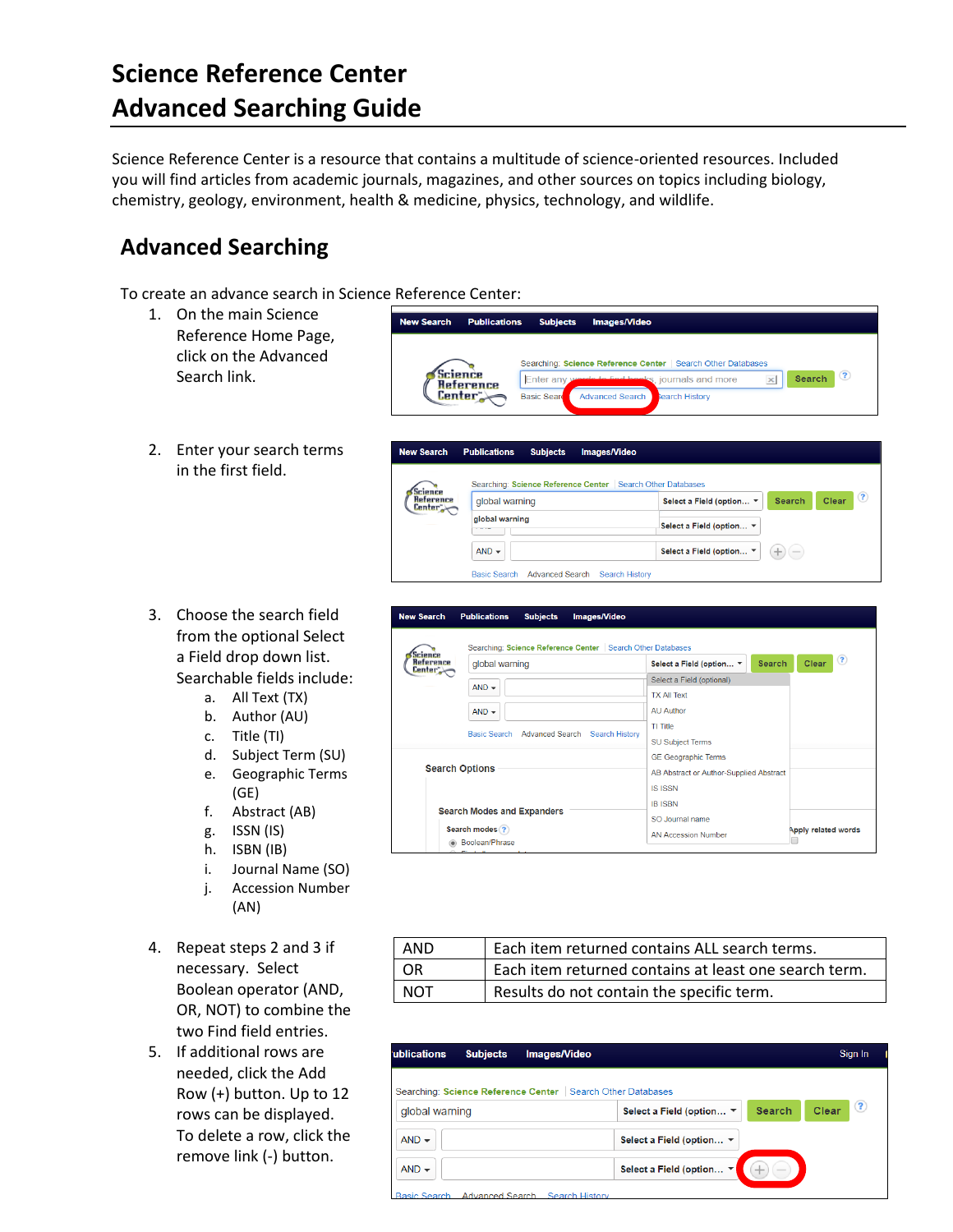## **Science Reference Center Advanced Searching Guide**

6. Additional options are available from the Search Options menu. These options allow you to use a specific search mode or to apply limiters such as full text and publication type.

| <b>Search Options</b>                                                                                   |                                                                |
|---------------------------------------------------------------------------------------------------------|----------------------------------------------------------------|
| <b>Search Modes and Expanders</b>                                                                       |                                                                |
| Search modes (?)                                                                                        | Apply related words                                            |
| (ii) Boolean/Phrase                                                                                     | 69                                                             |
| @ Find all my search terms                                                                              | Also search within the full text of the articles               |
| A Find any of my search terms                                                                           | $\Box$                                                         |
| SmartText Searching Hint                                                                                |                                                                |
|                                                                                                         |                                                                |
| <b>Limit your results</b>                                                                               |                                                                |
| <b>Full Text</b>                                                                                        | Publication                                                    |
| $\Box$                                                                                                  |                                                                |
| <b>Benchmark</b>                                                                                        | <b>Scholarly (Peer Reviewed) Journals</b>                      |
| All                                                                                                     | 8                                                              |
| Applied Sciences -- Agricultural Science<br>Applied Sciences -- Computers -- Applications & Programming | Date of Publication                                            |
| Applied Sciences -- Computers -- Hardware & Peripherals                                                 | ٠<br>$\mathbf{v}$<br>$-$ Month<br>۷.<br>Year<br>Month<br>Year: |
|                                                                                                         |                                                                |
| <b>Document Type</b>                                                                                    | <b>Publication Type</b>                                        |
| All                                                                                                     | All                                                            |
| Abstract                                                                                                | Academic Journal                                               |
| Article                                                                                                 | Biography<br>÷<br>Country Report                               |
| Biography                                                                                               |                                                                |
| <b>Number of Pages</b>                                                                                  | <b>Lexile Reading Level</b>                                    |
|                                                                                                         | ΔII                                                            |
|                                                                                                         | Up to 500 / Grades K-2                                         |
|                                                                                                         | 300-800 / Grades 3-4                                           |
|                                                                                                         | 550-1000 / Grades 5-6<br><b>AND CONTRACTOR</b>                 |
| Cover Story                                                                                             | Subject                                                        |
| 0                                                                                                       |                                                                |

7. To finish your search, click on the SEARCH button.

| Searching: Science Reference Center   Search Other Databases |                          |               |                     |
|--------------------------------------------------------------|--------------------------|---------------|---------------------|
| global warning                                               | Select a Field (option   | <b>Search</b> | (2)<br><b>Clear</b> |
| $AND -$                                                      | Select a Field (option ▼ |               |                     |
| $AND -$                                                      | Select a Field (option ▼ | $+$ (-        |                     |

8. Results matching your search criteria will appear on the Search Results Screen.

| <b>Publications</b><br>ew Search                                                             | Images/Video<br><b>Subjects</b><br><b>Exister</b><br><b>Sign In</b>                                                                                                                                                           | <b>Preferences</b><br>Help               |  |
|----------------------------------------------------------------------------------------------|-------------------------------------------------------------------------------------------------------------------------------------------------------------------------------------------------------------------------------|------------------------------------------|--|
| Science<br>Reference<br>Center<br>Global warning                                             | Searching: Science Reference Center   Search Other Databases<br>Search ?<br>$\times$<br>Basic Search Advanced Search Search History >                                                                                         | <b>ECARD AND PUBL</b><br><b>LIBRARIE</b> |  |
| <b>Refine Results</b>                                                                        | Search Results: 1 - 10 of 62<br>Page Options -<br>Relevance =                                                                                                                                                                 | <b>E</b> Share v                         |  |
| <b>Current Search</b><br>Boolean/Phrase:<br>Global warning                                   | <b>GLOBAL WARNING</b><br>(cover story) By: Le Page, Michael . New Scientist , 11/17/2012, Vol. 216 Issue 2891, p34, 39, 6p; Reading Level (Lexile): 1280; (AN 83703050)<br><b>HTML Full Text</b>                              | $\circ$ $\circ$                          |  |
| <b>Limit To</b><br><b>El Full Text</b>                                                       | 2. Global warning.<br>By: BENDER, ERIC. Scientific American, Jul2014, Vol. 311 Issue 1, Following ps18, s19, 2p, 1 Color Photograph, 1 Graph; Reading Level (Lexile): 1400; (AN 96651478)<br><b>HTML Full Text</b>            | $\circ$ $\circ$                          |  |
| Scholarly (Peer Reviewed)<br><b>Journals</b><br>Cover Story<br>1995 Publication Date<br>2017 | 3. GLOBAL WARNING.<br>By: Colaianne, Blake . Science Teacher . Jan2015, Vol. 82 Issue 1, p37, 42, 6p; DOI: 10.2505/4/tst15_082_01_37; Reading Level (Lexile): 1320; (AN 100092419)<br>HTML Full Text T. PDF Full Text (328KB) | $\circ$ $\circ$                          |  |
| F<br><b>Show More</b><br><b>Source Types</b>                                                 | 4. an inconvenient truth A GLOBAL WARNING.<br>By: Lewis, Robert: Fildes, Andrew . Inconvenient Truth , 2006, p1, 24, 24p; Reading Level (Lexile): 1360; (AN 31888676)<br>HTML Full Text   PDF Full Text (1.8MB)               | $\circ$ $\circ$                          |  |